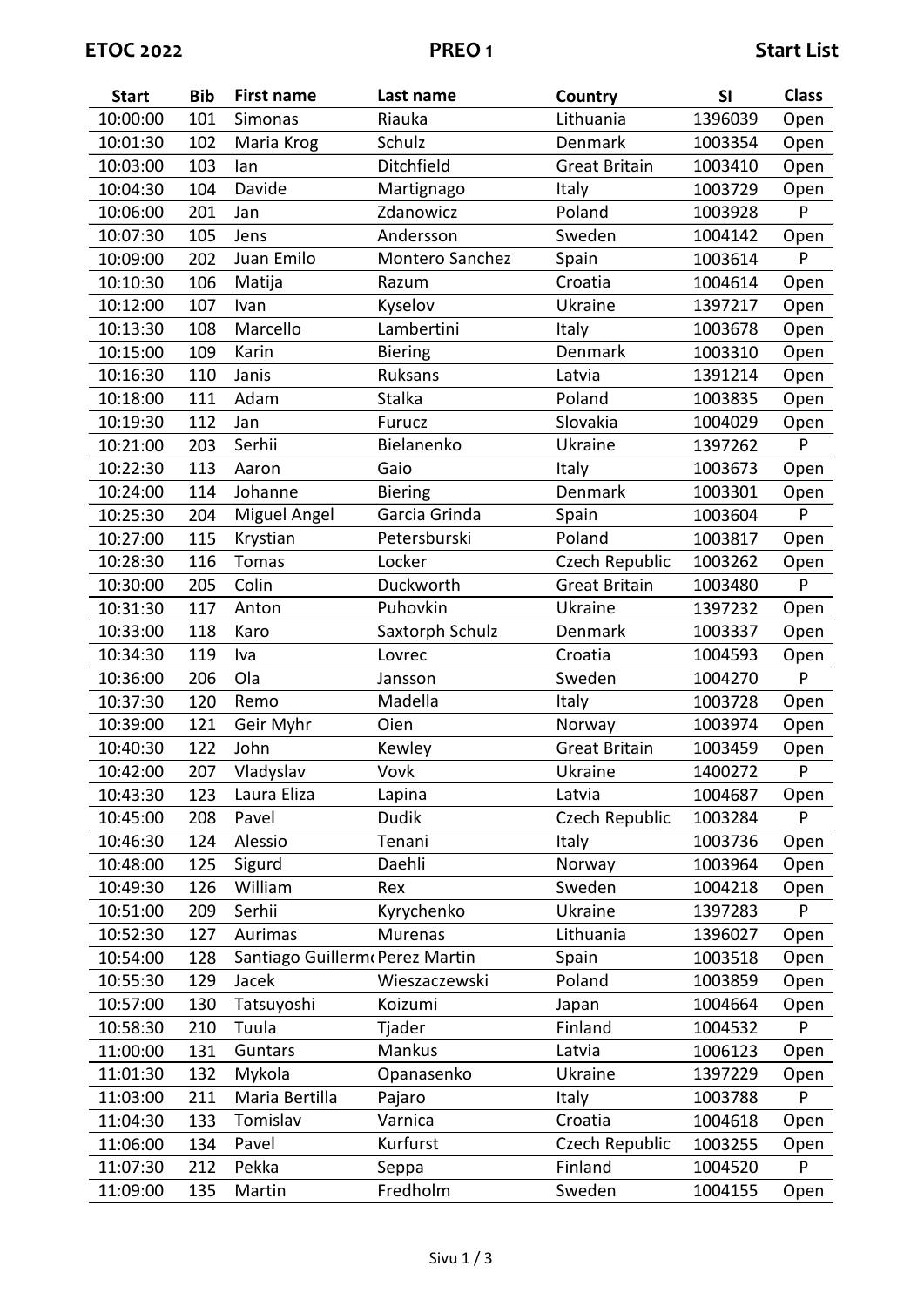| <b>Start</b> | <b>Bib</b> | <b>First name</b> | Last name              | Country              | SI      | <b>Class</b> |
|--------------|------------|-------------------|------------------------|----------------------|---------|--------------|
| 11:10:30     | 136        | Anne              | Straube                | Germany              | 1004580 | Open         |
| 11:12:00     | 213        | Vjaceslavs        | <b>Bivainitis</b>      | Latvia               | 1394307 | P            |
| 11:13:30     | 137        | Maciej            | Urbaniak               | Poland               | 1003837 | Open         |
| 11:15:00     | 138        | Koji              | Chino                  | Japan                | 1004657 | Open         |
| 11:16:30     | 214        | Graham            | Urquhart               | <b>Great Britain</b> | 1003481 | P            |
| 11:18:00     | 139        | Alex Tello        | Lacal                  | Spain                | 1003514 | Open         |
| 11:19:30     | 215        | Tuomo             | Markelin               | Finland              | 1004516 | P            |
| 11:21:00     | 140        | Leif              | Eriksson               | Sweden               | 1004153 | Open         |
| 11:22:30     | 141        | Marketa           | Simkova                | Czech Republic       | 1003273 | Open         |
| 11:24:00     | 142        | Nina              | Doellgast              | Germany              | 1004534 | Open         |
| 11:25:30     | 216        | Svein             | Jakobsen               | Norway               | 1004017 | P            |
| 11:27:00     | 143        | Ilze              | Lapina                 | Latvia               | 1004674 | Open         |
| 11:28:30     | 144        | Lauri             | Makinen                | Finland              | 1004356 | Open         |
| 11:30:00     | 217        | Zbigniew          | <b>Bak</b>             | Poland               | 1003876 | P            |
| 11:31:30     | 145        | Pavel             | Ptacek                 | Czech Republic       | 1003269 | Open         |
| 11:33:00     | 146        | Andrius           | Jovaisa                | Lithuania            | 1395927 | Open         |
| 11:34:30     | 218        | Inga              | Gunnarsson             | Sweden               | 1004267 | P            |
| 11:36:00     | 147        | Sondre Ruud       | <b>Braten</b>          | Norway               | 1003955 | Open         |
| 11:37:30     | 148        | Mikko             | Heinonen               | Finland              | 1004316 | Open         |
| 11:39:00     | 219        | Alejandro         | Aguilar Lara           | Spain                | 1003597 | P            |
| 11:40:30     | 149        | Bartlomiej        | Mazan                  | Poland               | 1003809 | Open         |
| 11:42:00     | 220        | Valerii           | Lytvynov               | Ukraine              | 1397290 | P            |
| 11:43:30     | 150        | Jonatan           | Furucz                 | Slovakia             | 1004061 | Open         |
| 11:45:00     | 221        | Nicola            | Galvan                 | Italy                | 1003767 | P            |
| 11:46:30     | 151        | Ralph             | Koerner                | Germany              | 1004541 | Open         |
| 11:48:00     | 222        | Marina            | <b>Bivainite</b>       | Latvia               | 1394303 | P            |
| 11:49:30     | 152        | Libor             | Forst                  | Czech Republic       | 1003216 | Open         |
| 11:51:00     | 153        | Marit             | Wiksell                | Sweden               | 1004265 | Open         |
| 11:52:30     | 154        | Aleksandra        | Mazan                  | Poland               | 1400311 | Open         |
| 11:54:00     | 223        | Vladyslav         | Poznianskyi            | Ukraine              | 1400265 | P            |
| 11:55:30     | 155        | Sami              | Hyvonen                | Finland              | 1004341 | Open         |
| 11:57:00     | 224        | Piergiorgio       | Zancanaro              | Italy                | 1003791 | P            |
| 11:58:30     | 156        | Klemen            | Kenda                  | Slovenia             | 1004120 | Open         |
| 12:00:00     | 157        | Robertas          | Stankevic              | Lithuania            | 1397213 | Open         |
| 12:01:30     | 225        | Agata             | Ludwiczak              | Poland               | 1003918 | P            |
| 12:03:00     | 158        | Charles           | <b>Bromley Gardner</b> | <b>Great Britain</b> | 1003405 | Open         |
| 12:04:30     | 159        | <b>Bjarne</b>     | Friedrichs             | Germany              | 1004537 | Open         |
| 12:06:00     | 226        | Guntis            | Jakubovskis            | Latvia               | 1395683 | P            |
| 12:07:30     | 160        | Juha              | Hiirsalmi              | Finland              | 1004328 | Open         |
| 12:09:00     | 227        | Iryna             | Kulykova               | Ukraine              | 1397277 | P            |
| 12:10:30     | 161        | Dusan             | <b>Furucz</b>          | Slovakia             | 1004022 | Open         |
| 12:12:00     | 162        | Simone            | Frascaroli             | Italy                | 1003659 | Open         |
| 12:13:30     | 163        | Tom               | Dobra                  | <b>Great Britain</b> | 1003416 | Open         |
| 12:15:00     | 164        | Normunds          | Narvaiss               | Latvia               | 1006491 | Open         |
| 12:16:30     | 228        | Ken               | Gammelgard             | Finland              | 1004454 | P            |
| 12:18:00     | 165        | <b>Tobias</b>     | <b>Biering</b>         | Denmark              | 1003314 | Open         |
| 12:19:30     | 229        | Pavel             | Sprynar                | Czech Republic       | 1003299 | P            |